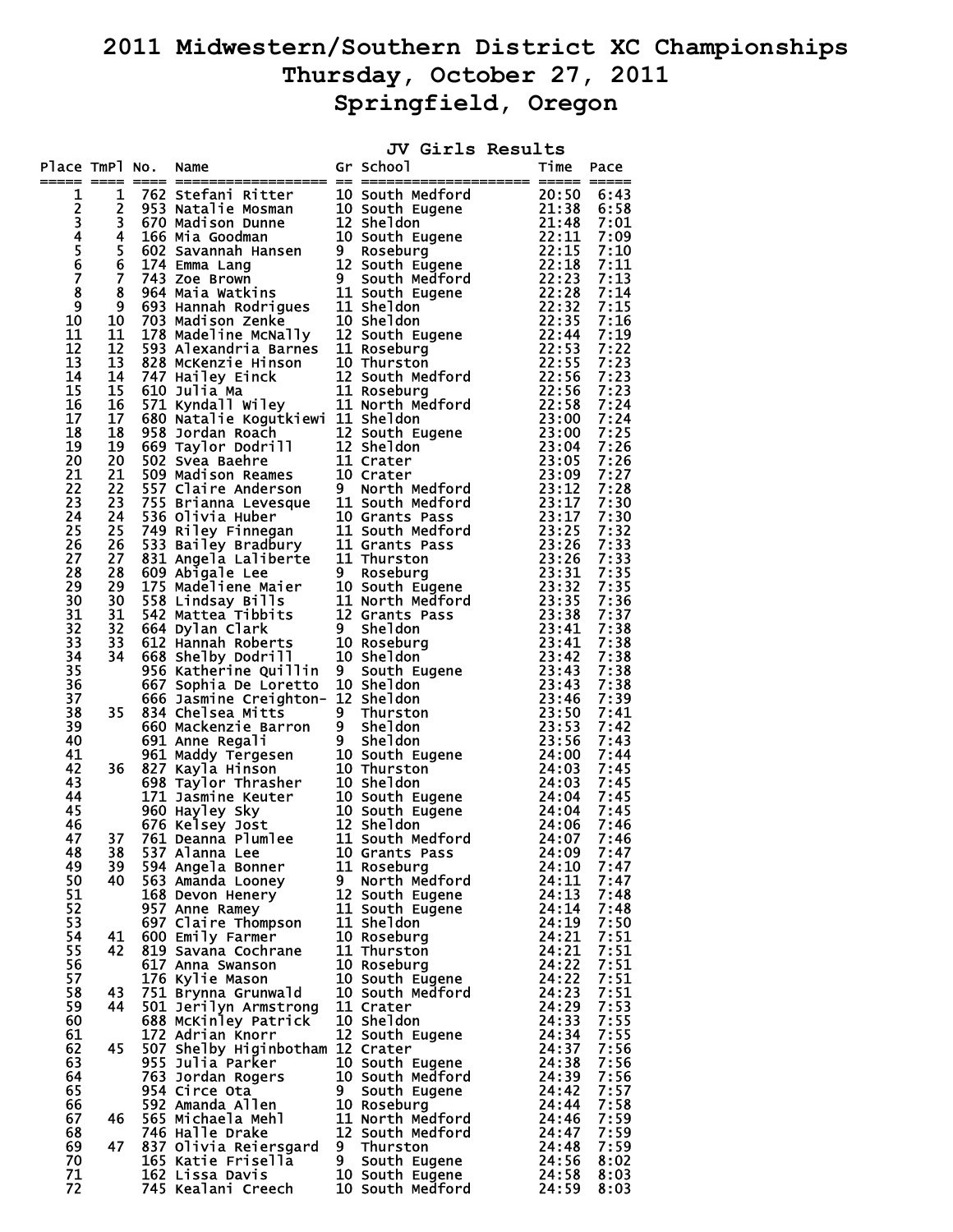| 73         |  |                                           |         | 500 Katelyn Rassware, 11 Sheldon<br>167 Sequenta Hart 10 South Eugene 25:00 8:03<br>167 Sequenta Hart 10 South Heugene 25:00 8:04<br>1611 Elizabeth Laing 9 Sheldon<br>1764 Chine Smith Hart 10 South Mediford<br>1764 Chine Smith 10 South |                                |  |
|------------|--|-------------------------------------------|---------|---------------------------------------------------------------------------------------------------------------------------------------------------------------------------------------------------------------------------------------------|--------------------------------|--|
| 74         |  |                                           |         |                                                                                                                                                                                                                                             |                                |  |
| 75<br>76   |  |                                           |         |                                                                                                                                                                                                                                             |                                |  |
| 77         |  |                                           |         |                                                                                                                                                                                                                                             |                                |  |
| 78         |  |                                           |         |                                                                                                                                                                                                                                             |                                |  |
| 79         |  |                                           |         |                                                                                                                                                                                                                                             |                                |  |
| 80         |  |                                           |         |                                                                                                                                                                                                                                             |                                |  |
| 81<br>82   |  |                                           |         |                                                                                                                                                                                                                                             |                                |  |
| 83         |  |                                           |         |                                                                                                                                                                                                                                             |                                |  |
| 84         |  |                                           |         |                                                                                                                                                                                                                                             |                                |  |
| 85         |  |                                           |         |                                                                                                                                                                                                                                             |                                |  |
| 86         |  |                                           |         |                                                                                                                                                                                                                                             |                                |  |
| 87<br>88   |  |                                           |         |                                                                                                                                                                                                                                             |                                |  |
| 89         |  |                                           |         |                                                                                                                                                                                                                                             |                                |  |
| 90         |  |                                           |         |                                                                                                                                                                                                                                             |                                |  |
| 91         |  |                                           |         |                                                                                                                                                                                                                                             |                                |  |
| 92         |  |                                           |         |                                                                                                                                                                                                                                             |                                |  |
| 93         |  |                                           |         |                                                                                                                                                                                                                                             |                                |  |
| 94<br>95   |  |                                           |         |                                                                                                                                                                                                                                             |                                |  |
| 96         |  |                                           |         |                                                                                                                                                                                                                                             |                                |  |
| 97         |  |                                           |         |                                                                                                                                                                                                                                             |                                |  |
| 98         |  |                                           |         |                                                                                                                                                                                                                                             |                                |  |
| 99         |  |                                           |         |                                                                                                                                                                                                                                             |                                |  |
| 100<br>101 |  |                                           |         |                                                                                                                                                                                                                                             |                                |  |
| 102        |  |                                           |         |                                                                                                                                                                                                                                             |                                |  |
| 103        |  |                                           |         |                                                                                                                                                                                                                                             |                                |  |
| 104        |  |                                           |         |                                                                                                                                                                                                                                             |                                |  |
| 105        |  |                                           |         |                                                                                                                                                                                                                                             |                                |  |
| 106<br>107 |  |                                           |         |                                                                                                                                                                                                                                             |                                |  |
| 108        |  |                                           |         |                                                                                                                                                                                                                                             |                                |  |
| 109        |  |                                           |         |                                                                                                                                                                                                                                             |                                |  |
| 110        |  |                                           |         |                                                                                                                                                                                                                                             |                                |  |
| 111<br>112 |  |                                           |         |                                                                                                                                                                                                                                             |                                |  |
| 113        |  |                                           |         |                                                                                                                                                                                                                                             |                                |  |
| 114        |  |                                           |         |                                                                                                                                                                                                                                             |                                |  |
| 115        |  |                                           |         |                                                                                                                                                                                                                                             |                                |  |
| 116        |  |                                           |         |                                                                                                                                                                                                                                             |                                |  |
| 117        |  |                                           |         |                                                                                                                                                                                                                                             |                                |  |
| 118<br>119 |  |                                           |         |                                                                                                                                                                                                                                             |                                |  |
| 120        |  |                                           |         |                                                                                                                                                                                                                                             |                                |  |
| 121        |  |                                           |         |                                                                                                                                                                                                                                             |                                |  |
| 122        |  |                                           |         |                                                                                                                                                                                                                                             |                                |  |
| 123        |  | 825 Caitlin Hassler                       |         | 10 Thurston                                                                                                                                                                                                                                 | 28:17<br>9:07                  |  |
| 124<br>125 |  | 744 Bridget Cooper<br>595 Varneet Brar    | 9.<br>9 | South Medford<br>Roseburg                                                                                                                                                                                                                   | 28:25<br>9:09<br>28:43<br>9:15 |  |
| 126        |  | 833 Kate Miller                           |         | 10 Thurston                                                                                                                                                                                                                                 | 9:23<br>29:08                  |  |
| 127        |  | 816 Larenna Adams                         | 9       | Thurston                                                                                                                                                                                                                                    | 29:22<br>9:27                  |  |
| 128        |  | 839 McKenzie Saultz                       |         | 10 Thurston                                                                                                                                                                                                                                 | 29:29<br>9:30                  |  |
| 129        |  | 598 Tristan Dahl                          |         | 11 Roseburg                                                                                                                                                                                                                                 | 30:07<br>9:42                  |  |
| 130<br>131 |  | 620 Christa Wright<br>818 Nicole Buescher |         | 11 Roseburg<br>11 Thurston                                                                                                                                                                                                                  | 30:18<br>9:46<br>30:22<br>9:47 |  |
| 132        |  | 614 Karla Sandoval                        | 9.      | Roseburg                                                                                                                                                                                                                                    | 30:47<br>9:55                  |  |
| 133        |  | 615 Ashley Standridge                     |         | 9 Roseburg                                                                                                                                                                                                                                  | 30:51<br>9:56                  |  |
| 134        |  | 611 Maranda Moore                         | 9       | Roseburg                                                                                                                                                                                                                                    | 31:03 10:00                    |  |
| 135<br>136 |  | 164 Lindsey Farrell<br>748 Emily Evers    | 9       | South Eugene<br>11 South Medford                                                                                                                                                                                                            | 31:37 10:11<br>35:03 11:17     |  |
|            |  |                                           |         |                                                                                                                                                                                                                                             |                                |  |
|            |  |                                           |         | JV Girls Team Scores                                                                                                                                                                                                                        |                                |  |

 1. South Eugene 2 4 6 8 11 (18) (29) = 31 Natalie Mosman, Mia Goodman, Emma Lang, Maia Watkins, Madeline McNally, Jordan Roach, Madeliene Maier 2. Sheldon<sub>3</sub> 3 9 10 17 19 (32) (34) = 58 Madison Dunne, Hannah Rodrigues, Madison Zenke, Natalie Kogutkiewicz, Taylor Dodrill, Dylan Clark, Shelby Dodrill 3. South Medford 1 7 14 23 25 (37) (43) = 70 Stefani Ritter, Zoe Brown, Hailey Einck, Brianna Levesque, Riley Finnegan, Deanna Plumlee, Brynna Grunwald 4. Roseburg<br>5 5 12 15 28 33 (39) (41) = 93 Savannah Hansen, Alexandria Barnes, Julia Ma, Abigale Lee, Hannah Roberts, Angela Bonner, Emily Farmer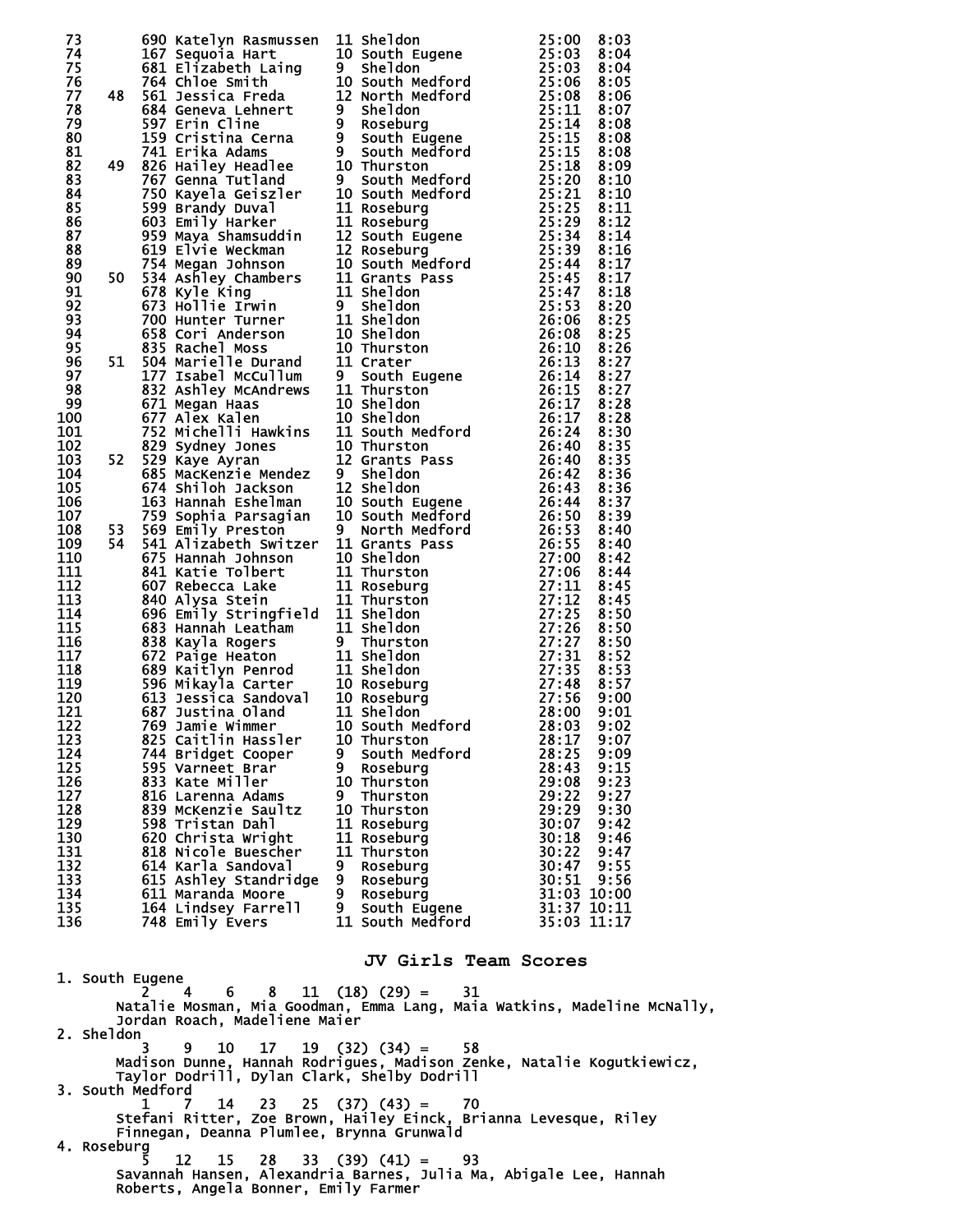5. Thurston 13 27 35 36 42 (47) (49) = 153 McKenzie Hinson, Angela Laliberte, Chelsea Mitts, Kayla Hinson, Savana Cochrane, Olivia Reiersgard, Hailey Headlee 6. North Medford 16 22 30 40 46 (48) (53) = 154 Kyndall Wiley, Claire Anderson, Lindsay Bills, Amanda Looney, Michaela Mehl, Jessica Freda, Emily Preston 7. Grants Pass 24 26 31 38 50 (52) (54) = 169 Olivia Huber, Bailey Bradbury, Mattea Tibbits, Alanna Lee, Ashley Chambers, Kaye Ayran, Alizabeth Switzer 8. Crater 20 21 44 45 51 = 181 Svea Baehre, Madison Reames, Jerilyn Armstrong, Shelby Higinbotham, Marielle Durand **JV Boys Results** 

| Place TmPl No.             | === ====                                  |                     |    | No. Name $\overline{sr}$ School $\overline{r}$ Time Packard School $\overline{r}$<br>No. Name of School in Crater II Crater II Crater II Crater II Crater North Bureau of State Model and the state of the state of the state of the state of the state of the state of the state of the state of the state of the |                | Pace<br>$=$  |
|----------------------------|-------------------------------------------|---------------------|----|--------------------------------------------------------------------------------------------------------------------------------------------------------------------------------------------------------------------------------------------------------------------------------------------------------------------|----------------|--------------|
| 1                          | 1                                         |                     |    |                                                                                                                                                                                                                                                                                                                    |                |              |
| 234567                     | $\overline{\mathbf{c}}$                   |                     |    |                                                                                                                                                                                                                                                                                                                    |                |              |
|                            | 3                                         |                     |    |                                                                                                                                                                                                                                                                                                                    |                |              |
|                            | 4                                         |                     |    |                                                                                                                                                                                                                                                                                                                    |                |              |
|                            | 5                                         |                     |    |                                                                                                                                                                                                                                                                                                                    |                |              |
|                            | $\bar{6}$                                 |                     |    |                                                                                                                                                                                                                                                                                                                    |                |              |
|                            | $\overline{\mathbf{z}}$<br>$\overline{8}$ |                     |    |                                                                                                                                                                                                                                                                                                                    |                |              |
| $\bar{\mathbf{8}}$<br>9    | 9                                         |                     |    |                                                                                                                                                                                                                                                                                                                    |                |              |
| 10                         | 10                                        |                     |    |                                                                                                                                                                                                                                                                                                                    |                |              |
| 11                         | 11                                        |                     |    |                                                                                                                                                                                                                                                                                                                    |                |              |
| 12                         | 12                                        |                     |    |                                                                                                                                                                                                                                                                                                                    |                |              |
| 13                         | 13                                        |                     |    |                                                                                                                                                                                                                                                                                                                    |                |              |
| 14                         | 14                                        |                     |    |                                                                                                                                                                                                                                                                                                                    |                |              |
| 15                         | 15                                        |                     |    |                                                                                                                                                                                                                                                                                                                    |                |              |
| 16                         | 16                                        |                     |    |                                                                                                                                                                                                                                                                                                                    |                |              |
| $\overline{17}$            | 17                                        |                     |    |                                                                                                                                                                                                                                                                                                                    |                |              |
| 18                         | 18                                        |                     |    |                                                                                                                                                                                                                                                                                                                    |                |              |
| $\overline{1}9$            | 19                                        |                     |    |                                                                                                                                                                                                                                                                                                                    |                |              |
| 20                         | 20                                        |                     |    |                                                                                                                                                                                                                                                                                                                    |                |              |
| 21<br>22                   | 21<br>22                                  |                     |    |                                                                                                                                                                                                                                                                                                                    |                |              |
| $\overline{2}\overline{3}$ | 23                                        |                     |    |                                                                                                                                                                                                                                                                                                                    |                |              |
| 24                         | 24                                        |                     |    |                                                                                                                                                                                                                                                                                                                    |                |              |
| 25                         | 25                                        |                     |    |                                                                                                                                                                                                                                                                                                                    |                |              |
| 26                         | 26                                        |                     |    |                                                                                                                                                                                                                                                                                                                    |                |              |
| 27                         | 27                                        |                     |    |                                                                                                                                                                                                                                                                                                                    |                |              |
| 28                         |                                           |                     |    |                                                                                                                                                                                                                                                                                                                    |                |              |
| 29                         | 28                                        |                     |    |                                                                                                                                                                                                                                                                                                                    |                |              |
| 30                         |                                           |                     |    |                                                                                                                                                                                                                                                                                                                    |                |              |
| 31                         |                                           |                     |    |                                                                                                                                                                                                                                                                                                                    |                |              |
| 32                         |                                           |                     |    |                                                                                                                                                                                                                                                                                                                    |                |              |
| 33                         |                                           |                     |    |                                                                                                                                                                                                                                                                                                                    |                |              |
| 34<br>35                   | 29<br>30                                  |                     |    |                                                                                                                                                                                                                                                                                                                    |                |              |
| 36                         |                                           |                     |    |                                                                                                                                                                                                                                                                                                                    |                |              |
| 37                         | 31                                        |                     |    |                                                                                                                                                                                                                                                                                                                    |                |              |
| 38                         |                                           |                     |    |                                                                                                                                                                                                                                                                                                                    |                |              |
| 39                         | 32                                        |                     |    |                                                                                                                                                                                                                                                                                                                    |                |              |
| 40                         | 33                                        |                     |    |                                                                                                                                                                                                                                                                                                                    |                |              |
| 41                         |                                           |                     |    |                                                                                                                                                                                                                                                                                                                    |                |              |
| 42                         | 34                                        |                     |    |                                                                                                                                                                                                                                                                                                                    |                |              |
| 43                         |                                           |                     |    |                                                                                                                                                                                                                                                                                                                    |                |              |
| 44                         | 35                                        |                     |    |                                                                                                                                                                                                                                                                                                                    |                |              |
| 45                         |                                           |                     |    |                                                                                                                                                                                                                                                                                                                    |                |              |
| 46<br>47                   | 36<br>37                                  |                     |    |                                                                                                                                                                                                                                                                                                                    |                |              |
| 48                         | 38                                        |                     |    |                                                                                                                                                                                                                                                                                                                    |                |              |
| 49                         |                                           | 781 Kyle Christmas  |    | 12 South Medford                                                                                                                                                                                                                                                                                                   | 19:11          | 6:11         |
| 50                         |                                           | 814 James Wolf      |    | 12 South Medford                                                                                                                                                                                                                                                                                                   | 19:11          | 6:11         |
| 51                         | 39                                        | 732 Joe Ricken      |    | 11 Sheldon                                                                                                                                                                                                                                                                                                         | 19:12          | 6:11         |
| 52                         |                                           | 984 Jon Kosek       |    | 12 South Eugene                                                                                                                                                                                                                                                                                                    | 19:13          | 6:11         |
| 53                         |                                           | 997 Brian Ward      |    | 11 South Eugene                                                                                                                                                                                                                                                                                                    | 19:21          | 6:14         |
| 54                         | 40                                        | 585 Kevin Martin    |    | 10 North Medford                                                                                                                                                                                                                                                                                                   | 19:24          | 6:15         |
| 55                         |                                           | 783 Joe Crawford    | 9  | South Medford                                                                                                                                                                                                                                                                                                      | 19:27          | 6:16         |
| 56                         |                                           | 978 Kyle Harriff    |    | 12 South Eugene                                                                                                                                                                                                                                                                                                    | 19:30          | 6:17         |
| 57                         |                                           | 966 Carson Atkin    | 9. | South Eugene                                                                                                                                                                                                                                                                                                       | 19:32          | 6:18         |
| 58                         |                                           | 640 Mathew Johansen |    | 12 Roseburg                                                                                                                                                                                                                                                                                                        | 19:33          | 6:18         |
| 59                         |                                           | 795 Miles Moran     | 9. | South Medford                                                                                                                                                                                                                                                                                                      | 19:33          | 6:18         |
| 60                         |                                           | 801 Trenton Ruf     |    | 11 South Medford                                                                                                                                                                                                                                                                                                   | 19:34          | 6:18         |
| 61<br>62                   |                                           | 975 Gus Elder       | 9. | South Eugene<br>10 Roseburg                                                                                                                                                                                                                                                                                        | 19:34<br>19:35 | 6:18<br>6:18 |
|                            |                                           | 628 Rylan Burum     |    |                                                                                                                                                                                                                                                                                                                    |                |              |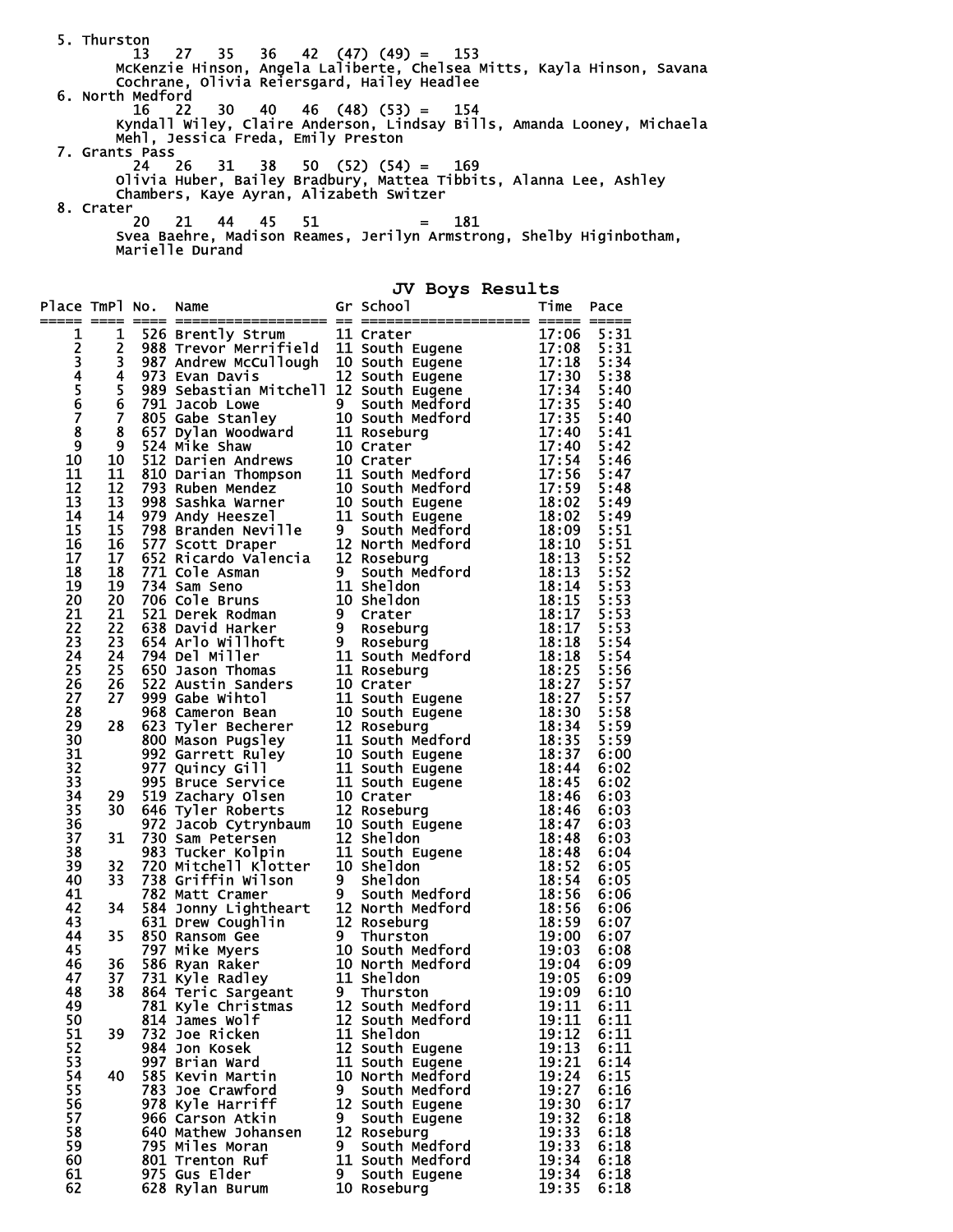|  |  | 632<br>1922 - The Maria Particular Properties of the Maria Particular Particular Particular Particular Particular Particular Particular Particular Particular Particular Particular Particular Particular Particular Particular |  |
|--|--|---------------------------------------------------------------------------------------------------------------------------------------------------------------------------------------------------------------------------------|--|
|  |  |                                                                                                                                                                                                                                 |  |
|  |  |                                                                                                                                                                                                                                 |  |
|  |  |                                                                                                                                                                                                                                 |  |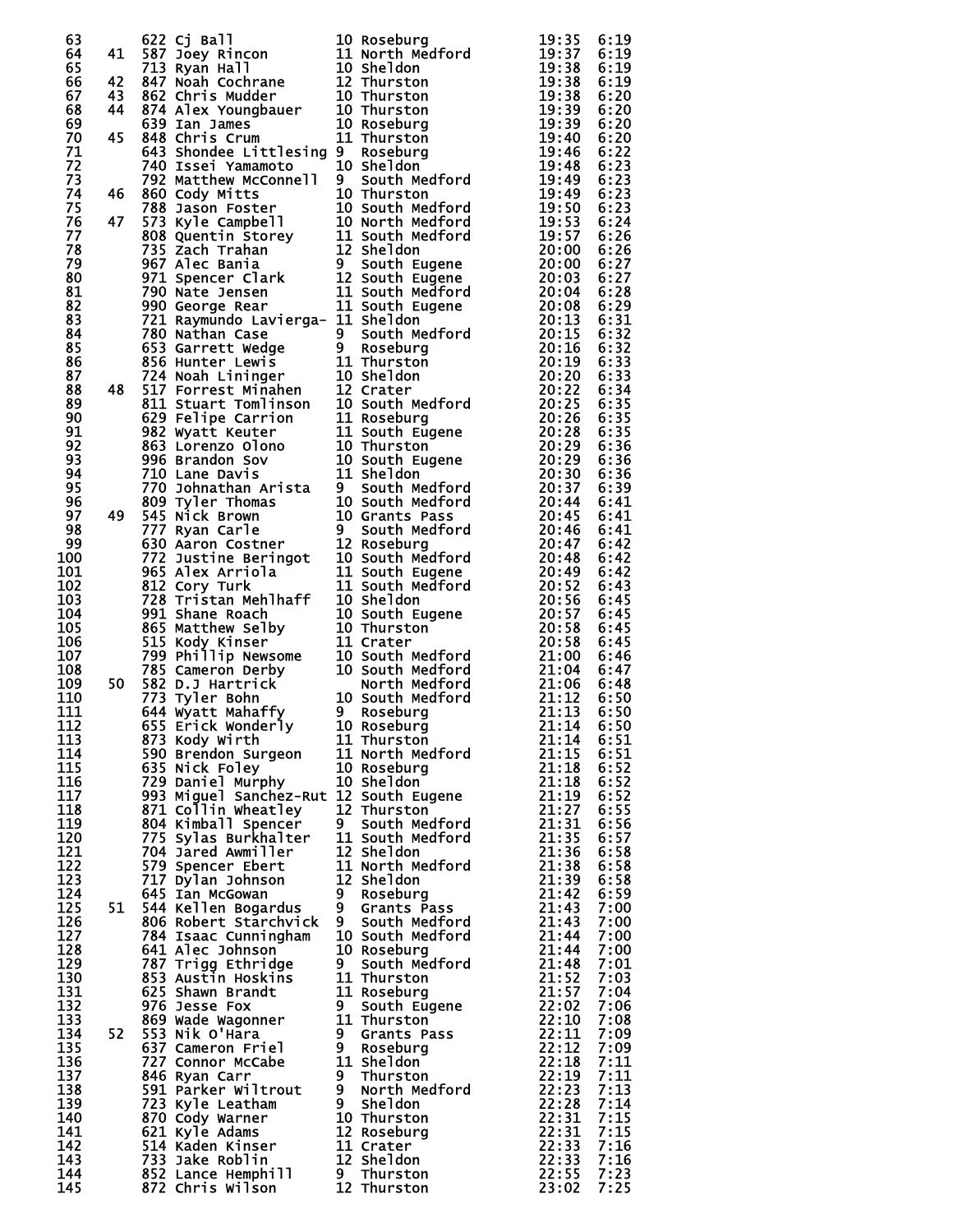| 146<br>147<br>148<br>149<br>150<br>151 | 624 Logan Boggs<br>626 Brandon Buehner<br>548 Reilly Kompaniet<br>576 Jack Cowan<br>53.<br>576 Jack Cowan<br>714 Daniel Halstead<br>719 Cole Kasten                                                                                                 | 9 Roseburg<br>9 Roseburg<br>11 Roseburg<br>10 Grants Pass<br>9 North Medford<br>10 Sheldon<br>11 Sheldon<br>9 Sheldon      | 23:03<br>7:25<br>23:03<br>7:26<br>23:16<br>7:30<br>23:23<br>7:32<br>23:31<br>7:34<br>23:31<br>7:35 |
|----------------------------------------|-----------------------------------------------------------------------------------------------------------------------------------------------------------------------------------------------------------------------------------------------------|----------------------------------------------------------------------------------------------------------------------------|----------------------------------------------------------------------------------------------------|
| 152<br>153<br>154<br>155<br>156        | <b>719 Cole Kasten<br/>716 Kalvin Hengler<br/>778 Michael Carlton<br/>552 Erek Nelson<br/>779 Adam Case<br/>854 Patrick Kohl</b><br>54 -<br>$854$ Patrick Kohl                                                                                      | <b>9 Sneidon<br/>10 South Medford<br/>9 Grants Pass<br/>11 South Medford<br/>10 Sheldon<br/>11 Thurston<br/>10 Sheldon</b> | 23:37<br>7:36<br>23:40 7:37<br>23:40 7:38<br>23:44 7:39<br>23:54<br>7:42                           |
| 157<br>158<br>159<br>160<br>161        | 854 Patrick Kohl 10 Thurston<br>736 Trever Turner 10 Sheldon<br>858 Wyatt Manske 11 Thurston<br>707 Ryan Choquette 10 Sheldon<br>55 546 Josef Emptage 9 Grants Pass<br>774 Emmanuel Brown 12 South Medford<br>815 Brent Wright 9 South Medford<br>8 |                                                                                                                            | 23:57<br>7:43<br>25:27<br>8:12<br>26:15 8:27<br>26:34 8:33<br>27:25 8:50                           |
| 162<br>163<br>164                      |                                                                                                                                                                                                                                                     |                                                                                                                            | 27:30 8:52<br>31:34 10:10<br>32:23 10:26                                                           |
|                                        |                                                                                                                                                                                                                                                     | JV Boys Team Scores                                                                                                        |                                                                                                    |
|                                        | 1. South Eugene<br>$\mathbf{3}$                                                                                                                                                                                                                     | $5 \quad 13 \quad (14) \quad (27) = \quad 27$                                                                              |                                                                                                    |
|                                        | 4<br>Trevor Merrifield, Andrew McCullough, Evan Davis, Sebastian Mitchell,<br>Sashka Warner, Andy Heeszel, Gabe Wintol<br>2. South Medford                                                                                                          |                                                                                                                            |                                                                                                    |
|                                        | 7<br>11 —<br>6<br>Jacob Lowe, Gabe Stanley, Darian Thompson, Ruben Mendez, Branden<br>Neville, Cole Asman, Del Miller                                                                                                                               | $12 \t15 \t(18) \t(24) =$<br>51                                                                                            |                                                                                                    |
| 3. Crater                              | 10 —<br>21<br>1<br>9<br>Zachary Olsen, Forrest Minahen                                                                                                                                                                                              | $26$ (29) (48) = 67                                                                                                        | Brently Strum, Mike Shaw, Darien Andrews, Derek Rodman, Austin Sanders,                            |
|                                        | 4. Roseburg<br>17                                                                                                                                                                                                                                   |                                                                                                                            |                                                                                                    |
| 5. Sheldon                             | 22<br>Dylan Woodward, Ricardo Valencia, David Harker, Arlo Willhoft, Jason<br>Thomas, Tyler Becherer, Tyler Roberts                                                                                                                                 | $23$ $25$ $(28)$ $(30) = 95$                                                                                               |                                                                                                    |
|                                        | 19<br>20<br>Sam Seno, Cole Bruns, Sam Petersen, Mitchell Klotter, Griffin Wilson,<br>Kyle Radley, Joe Ricken                                                                                                                                        | $31 \quad 32 \quad 33 \quad (37) \quad (39) = 135$                                                                         |                                                                                                    |
|                                        | 6. North Medford<br>16<br>34                                                                                                                                                                                                                        | $36 \quad 40 \quad 41 \quad (47) \quad (50) = 167$                                                                         | Scott Draper, Jonny Lightheart, Ryan Raker, Kevin Martin, Joey Rincon,                             |
|                                        | Kyle Campbell, D.J Hartrick<br>7. Thurston<br>42<br>35<br>38.                                                                                                                                                                                       | 43 44 (45) (46) = $202$                                                                                                    |                                                                                                    |
|                                        | Ransom Gee, Teric Sargeant, Noah Cochrane, Chris Mudder, Alex<br>Youngbauer, Chris Crum, Cody Mitts<br>8. Grants Pass<br>51<br>53<br>49<br>52 —                                                                                                     | $54(55) = 259$                                                                                                             |                                                                                                    |
|                                        | Josef Emptage                                                                                                                                                                                                                                       |                                                                                                                            | Nick Brown, Kellen Bogardus, Nik O'Hara, Reilly Kompaniet, Erek Nelson,                            |

## **Varsity Girls Results**

| Place TmPl No.  |                                                   | Name                  |                | Gr School        | Time  | Pace |
|-----------------|---------------------------------------------------|-----------------------|----------------|------------------|-------|------|
|                 |                                                   |                       |                |                  |       |      |
|                 | 1                                                 | 962 Sara Tsai         | 9              | South Eugene     | 18:30 | 5:58 |
|                 |                                                   | 506 Sarah Hastings    |                | 12 Crater        | 18:33 | 5:59 |
| 1<br>2<br>3     | $\frac{2}{3}$                                     | 160 Erin Clark        |                | 11 South Eugene  | 18:36 | 6:00 |
|                 |                                                   | 699 Gracie Todd       | 9              | <b>Sheldon</b>   | 18:51 | 6:04 |
|                 | $rac{4}{5}$                                       | 173 Paige Kouba       |                | 12 South Eugene  | 18:55 | 6:06 |
|                 |                                                   | 510 Gracie Tostenson  |                | 10 Crater        | 18:57 | 6:06 |
|                 | $\frac{6}{7}$                                     | 758 Lauren Morgan     |                | 12 South Medford | 19:04 | 6:09 |
|                 |                                                   | 694 Maggie Schmaedick |                | 11 Sheldon       | 19:15 | 6:12 |
|                 |                                                   | 679 Kelsi Klotter     |                | 12 Sheldon       | 19:29 | 6:17 |
| 45678910        | $\begin{smallmatrix} 8\ 9\ 10\ \end{smallmatrix}$ | 756 Carmen Mejia      |                | 11 South Medford | 19:30 | 6:17 |
| 11              | 11                                                | 161 Phacelia Cramer   | 9 <sup>°</sup> | South Eugene     | 19:36 | 6:19 |
| 12              | 12                                                | 511 Britney Wimberly  |                | 10 Crater        | 19:37 | 6:19 |
| $\overline{13}$ | 13                                                | 753 Tristan Husted    | 9              | South Medford    | 19:48 | 6:23 |
| 14              | 14                                                | 661 Meredith Bothman  |                | 10 Sheldon       | 19:53 | 6:24 |
| 15              | 15                                                | 505 Megan Hastings    |                | 10 Crater        | 20:02 | 6:27 |
| 16              | 16                                                | 500 Jasmyn Andrews    |                | 12 Crater        | 20:05 | 6:28 |
| 17              | 17                                                | 765 Lela Stemple      |                | 9 South Medford  | 20:14 | 6:31 |
| 18              | 18                                                | 768 Annie Watson      |                | 10 South Medford | 20:25 | 6:35 |
| 19              | 19                                                | 760 Kayla Parsons     |                | 12 South Medford | 20:33 | 6:37 |
| 20              | 20                                                | 158 Genevieve Brandt  |                | 11 South Eugene  | 20:37 | 6:38 |
| 21              | 21                                                | 766 Stefanee Tolner   |                | 10 South Medford | 20:42 | 6:40 |
| 22              | 22                                                | 559 Jaycie Dickson    |                | 10 North Medford | 20:58 | 6:45 |
| 23              | 23                                                | 169 Brooke Hettick    |                | 10 South Eugene  | 20:58 | 6:45 |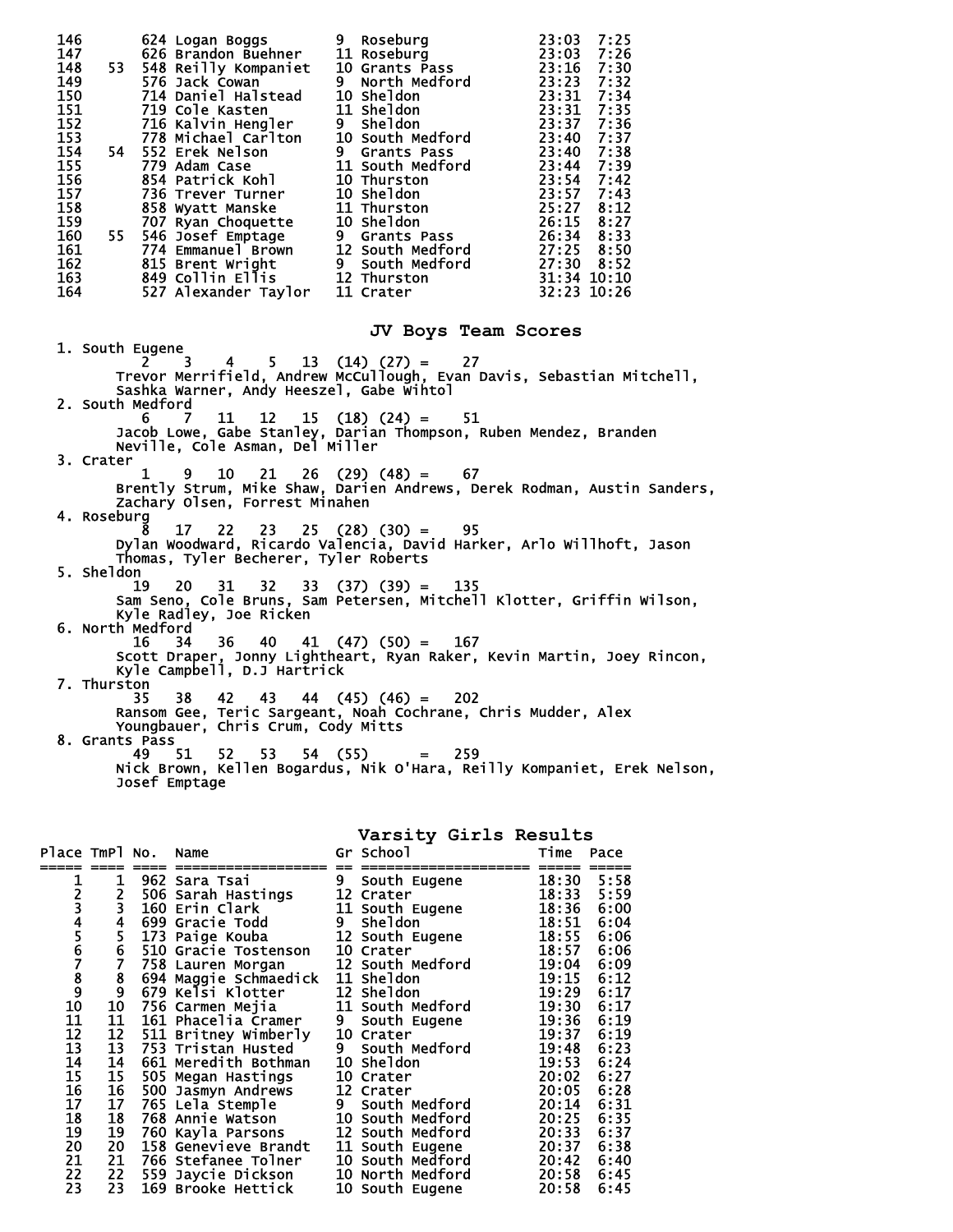| 24<br>25<br>26<br>27<br>28<br>29<br>30<br>31<br>32<br>33<br>34<br>$\overline{3}5$<br>$\overline{36}$<br>37<br>38<br>39<br>40<br>41<br>42<br>43<br>44<br>45<br>46<br>47<br>48<br>49<br>50<br>51<br>$\overline{52}$<br>53<br>54<br>55<br>56 |                                        | 24 508 Shelby Owen 12 Crater and 21:11 6:49<br>25 170 Nika Jin ettegrew 12 South Eugene 21:121 6:49<br>25 167 Jessica Pettegrew 10 Norschurg<br>27 8006 Fiona Johnson 10 Norschurg<br>27 8006 Fiona Johnson 10 Norschurg<br>27 8006 Fio |  |
|-------------------------------------------------------------------------------------------------------------------------------------------------------------------------------------------------------------------------------------------|----------------------------------------|-----------------------------------------------------------------------------------------------------------------------------------------------------------------------------------------------------------------------------------------|--|
|                                                                                                                                                                                                                                           |                                        | Varsity Girls Team Scores                                                                                                                                                                                                               |  |
| 1. South Eugene                                                                                                                                                                                                                           | Brooke Hettick, Nika jin               | h Eugene<br>1 1 3 5 11 20 (23) (25) =   40<br>Sara Tsai, Erin Clark, Paige Kouba, Phacelia Cramer, Genevieve Brandt,                                                                                                                    |  |
| 2. Crater<br>$2^{\circ}$                                                                                                                                                                                                                  |                                        | 6 12 15 16 (24) (49) = $51$                                                                                                                                                                                                             |  |
| 3. South Medford                                                                                                                                                                                                                          |                                        | Sarah Hastings, Gracie Tostenson, Britney Wimberly, Megan Hastings,<br>Jasmyn Andrews, Shelby Owen, Gabrielle Desimone                                                                                                                  |  |
| - 10<br>7.                                                                                                                                                                                                                                | Watson, Kayla Parsons, Stefanee Tolner | $13 \quad 17 \quad 18 \quad (19) \quad (21) = \quad 65$<br>Lauren Morgan, Carmen Mejia, Tristan Husted, Lela Stemple, Annie                                                                                                             |  |
| 4. Sheldon                                                                                                                                                                                                                                |                                        | 4 8 9 14 36 (38) (39) = 71<br>Gracie Todd, Maggie Schmaedick, Kelsi Klotter, Meredith Bothman, Allie                                                                                                                                    |  |
| 5. North Medford<br>22 26                                                                                                                                                                                                                 | 30 -                                   | Reiling, Danielle Langston, Gabby Aufderheide<br>$33 \quad 34 \quad (45) \quad (46) = 145$                                                                                                                                              |  |
| 6. Roseburg<br>27.<br>32                                                                                                                                                                                                                  |                                        | Jaycie Dickson, Jessica Pettegrew-Sam, Brenna Phelps, Julia Ribeiro,<br>Kayla Looney, Molly Mulhollen, Madeline Duer<br>$35 \quad 44 \quad 47 \quad (50) \quad (55) = 185$                                                              |  |
| 7. Grants Pass                                                                                                                                                                                                                            |                                        | Fiona Johnson, Breanna Hennricks, Hayley Girod, Alexandrea Standridge,<br>Megan Larkin, Kira Van Dyk, Lauren Jaworski                                                                                                                   |  |
| -29<br>28.                                                                                                                                                                                                                                | - 40<br>41                             | $51$ $(52)$ $(54) = 189$<br>Charity Schmidt, Tori Sigel, Haylee Wallace, Arielle Binkley-Murray,<br>Cece Martin, Brittany Blacksmith, Lilly Bain                                                                                        |  |
| 8. Thurston<br>31                                                                                                                                                                                                                         | Miranda Kling, Rachael Gale            | 37 42 43 48 (53) (56) = $201$<br>Aliyah Gallup, Macie Gale, Haley Randall, Mercy Brown, Kenzie Westen,                                                                                                                                  |  |

**Boys Varsity Results** 

| Place TmPl No. Name |             |                     | Gr School        | Time           | Pace |
|---------------------|-------------|---------------------|------------------|----------------|------|
|                     |             |                     |                  |                |      |
|                     |             | 518 Jon Obeso       | 12 Crater        | 16:03          | 5:10 |
|                     | $2^{\circ}$ | 974 Brian Eimstad   | 12 South Eugene  | 16:08          | 5:12 |
| 3                   |             | 3 523 Neil Seibert  | 12 Crater        | 16:13          | 5:14 |
| 4                   |             | 4 1000 Jack Wilson  | 12 South Eugene  | 16:15          | 5:14 |
|                     | 5.          | 981 Joe Holvey      | 12 South Eugene  | 16:24          | 5:17 |
| 6                   |             | 6 588 Ray Schireman | 10 North Medford | $16:25$ $5:17$ |      |
|                     |             | 636 Kenny Freeman   | 10 Roseburg      | $16:26$ 5:18   |      |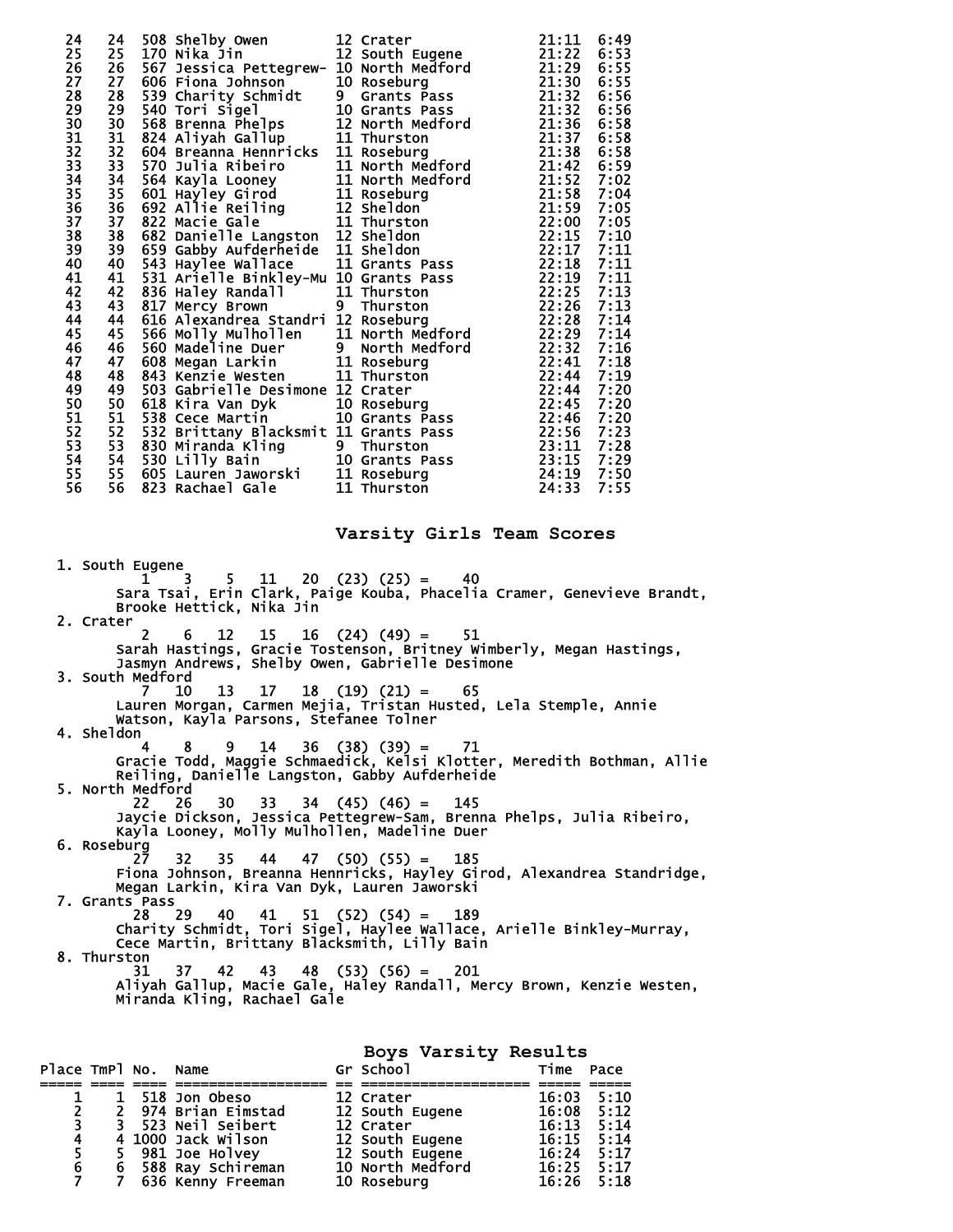| 8<br>$\overline{9}$<br>10<br>11<br>$\overline{12}$<br>13<br>$\overline{1}4$<br>15<br>16<br>17 <sup>2</sup><br>18<br>19<br>$\overline{20}$<br>21<br>$\frac{2}{2}$<br>23<br>24<br>25<br>26<br>27<br>28<br>29 | 8<br>9<br>10 <sup>2</sup><br>11<br>$\overline{1}2$<br>13<br>14<br>15<br>16<br>17<br>18<br>19<br>20<br>21<br>22<br>$\overline{2}\overline{3}$<br>24<br>25<br>$\overline{26}$<br>27<br>28<br>29 |  | 589 Blake Spencer<br>1897 Camdel Stoiber 11 North Medford<br>1625 Daniel Stoiber 11 Crater House<br>1625 Daniel Stoiber 11 Crater<br>1623 Daniel Stoiber 11 Crater<br>1623 Daniel Stoiber 11 Crater<br>1623 Alex Daniel II Sheldon<br>16332 | 5:18<br>5:18<br>5:19<br>5:20<br>5:20<br>5:21<br>5:21<br>5:23<br>5:24<br>5:25<br>5:26<br>5:27<br>5:27<br>5:27<br>5:29<br>5:30<br>5:30<br>5:31<br>5:33<br>5:33<br>5:33<br>5:35 |
|------------------------------------------------------------------------------------------------------------------------------------------------------------------------------------------------------------|-----------------------------------------------------------------------------------------------------------------------------------------------------------------------------------------------|--|---------------------------------------------------------------------------------------------------------------------------------------------------------------------------------------------------------------------------------------------|------------------------------------------------------------------------------------------------------------------------------------------------------------------------------|
| 31<br>$\overline{3}2$                                                                                                                                                                                      | $\overline{31}$<br>$\overline{32}$                                                                                                                                                            |  |                                                                                                                                                                                                                                             | 5:38<br>5:38                                                                                                                                                                 |
| $\overline{3}3$                                                                                                                                                                                            | $\overline{3}3$                                                                                                                                                                               |  |                                                                                                                                                                                                                                             | 5:39                                                                                                                                                                         |
| 34                                                                                                                                                                                                         | 34                                                                                                                                                                                            |  |                                                                                                                                                                                                                                             | 5:39                                                                                                                                                                         |
| 35                                                                                                                                                                                                         | $\overline{35}$                                                                                                                                                                               |  |                                                                                                                                                                                                                                             | 5:39                                                                                                                                                                         |
| 36                                                                                                                                                                                                         | $\overline{36}$                                                                                                                                                                               |  |                                                                                                                                                                                                                                             | 5:39                                                                                                                                                                         |
| $\overline{37}$                                                                                                                                                                                            | $\overline{37}$                                                                                                                                                                               |  |                                                                                                                                                                                                                                             | 5:40                                                                                                                                                                         |
| 38                                                                                                                                                                                                         | 38                                                                                                                                                                                            |  |                                                                                                                                                                                                                                             | 5:40                                                                                                                                                                         |
| 39<br>40                                                                                                                                                                                                   | 39<br>40                                                                                                                                                                                      |  |                                                                                                                                                                                                                                             | 5:40<br>5:43                                                                                                                                                                 |
| 41                                                                                                                                                                                                         | 41                                                                                                                                                                                            |  |                                                                                                                                                                                                                                             | 5:43                                                                                                                                                                         |
| 42                                                                                                                                                                                                         | 42                                                                                                                                                                                            |  |                                                                                                                                                                                                                                             | 5:44                                                                                                                                                                         |
| 43                                                                                                                                                                                                         | 43                                                                                                                                                                                            |  |                                                                                                                                                                                                                                             | 5:49                                                                                                                                                                         |
| 44                                                                                                                                                                                                         | 44                                                                                                                                                                                            |  |                                                                                                                                                                                                                                             | 5:51                                                                                                                                                                         |
| 45                                                                                                                                                                                                         | 45                                                                                                                                                                                            |  |                                                                                                                                                                                                                                             | 5:52                                                                                                                                                                         |
| 46                                                                                                                                                                                                         | 46                                                                                                                                                                                            |  |                                                                                                                                                                                                                                             | 5:54                                                                                                                                                                         |
| 47<br>48                                                                                                                                                                                                   | 47<br>48                                                                                                                                                                                      |  |                                                                                                                                                                                                                                             | 5:57<br>5:57                                                                                                                                                                 |
| 49                                                                                                                                                                                                         | 49                                                                                                                                                                                            |  |                                                                                                                                                                                                                                             | 5:57                                                                                                                                                                         |
| 50                                                                                                                                                                                                         | 50                                                                                                                                                                                            |  |                                                                                                                                                                                                                                             | 6:00                                                                                                                                                                         |
| 51                                                                                                                                                                                                         | 51                                                                                                                                                                                            |  |                                                                                                                                                                                                                                             | 6:03                                                                                                                                                                         |
| 52                                                                                                                                                                                                         | $\frac{52}{53}$                                                                                                                                                                               |  |                                                                                                                                                                                                                                             | 6:03                                                                                                                                                                         |
| 53                                                                                                                                                                                                         |                                                                                                                                                                                               |  |                                                                                                                                                                                                                                             | 6:05                                                                                                                                                                         |
| 54                                                                                                                                                                                                         | 54                                                                                                                                                                                            |  |                                                                                                                                                                                                                                             | 6:11                                                                                                                                                                         |
| 55<br>56                                                                                                                                                                                                   | 55<br>56                                                                                                                                                                                      |  |                                                                                                                                                                                                                                             | 6:20<br>7:23                                                                                                                                                                 |
|                                                                                                                                                                                                            |                                                                                                                                                                                               |  |                                                                                                                                                                                                                                             |                                                                                                                                                                              |

## **Boys Varsity Team Scores**

 1. South Eugene 2 4 5 11 14 (17) (23) = 36 Brian Eimstad, Jack Wilson, Joe Holvey, Zach Selko, Reilly Bloomer, Liam Chapin-Jones, Cameron Martin 2. Crater 1 3 10 19 20 (22) (28) = 53 Jon Obeso, Neil Seibert, Daniel Stoiber, John Martinez, Jason Braxton, Piers Rasmussen, Kahler Waldrop 3. North Medford  $6 \t 8 \t 13 \t 30 \t 34 \t (36) \t (43) = 91$  Ray Schireman, Blake Spencer, Devyn Baldovino, Joe Dugan, Aaran Fagan, Connor Covey, L.T Hoak 4. Sheldon 12 18 21 24 35 (41) (48) = 110 Jackson Darland, Ben Harter, Tj Wright, Alex Johnston, David Bellamy, Henry Fowler, Jackson Fletcher 5. South Medford 9 16 26 29 31 (38) (39) = 111 Camden Stemple, Travis Jantzer, John Serna, Tristen Edwards, Niko Tutland, Ethan Cannon, Travis Slack 6. Roseburg 7 15 27 32 33 (50) (51) = 114 Kenny Freeman, Benjamin Rodriguez, John Talik, Aaron Valdivia, Toby Dill, Andrew Stone, Josiah Burson 7. Thurston 25 40 42 44 47 (54) (56) = 198 Caleb Baugher, Caleb Gee, Kyle Kohl, Ryan Smith, Jake Littrell, Zach Stoneburner, Andrew Wagenblast 8. Grants Pass<br>37 45 37 45 46 49 52 (53) (55) = 229